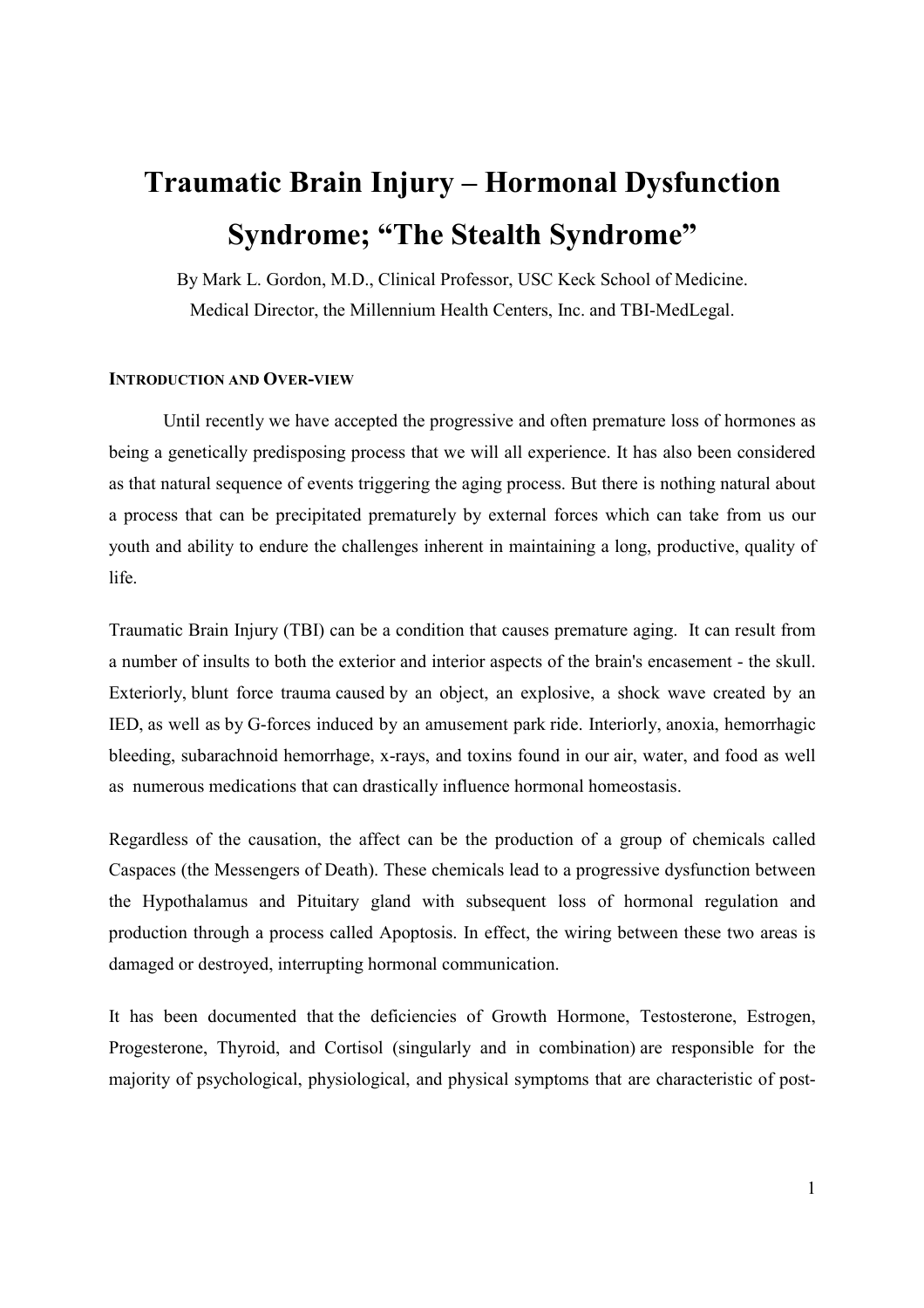concussion syndrome (PCS), post-traumatic stress syndrome(PTSS), and post traumatic brain injury(PTBI).

Symptoms frequently precede the detection of the underlying hormone deficiencies, that is, if they are even looked at. In one clinical study, 56% of the group had one or more hormonal deficiencies within 3 months of the neurotrauma. In a meta-analysis of hormonal deficiencies arising out of TBI, the outcome was between 48% and 80%.

Radiologic assessment of the intracranial impact of TBI has become a science unto itself with the newer technologies helping to better define damaged areas of the brain. A number of contemporary radiologic studies have statistically documented common areas of the brain that fall first victim to TBI. It was not surprising to see that the Hippocampus was a commonly damaged area knowing that many patients with TBI suffer from memory related deficits.

Early laboratory assessment of the patient with TBI can monitor and document the sometime sudden if not progressive decrease in hormones. Then the logical challenge becomes treatment based upon replacement or supplementation of the insufficient or deficient hormone(s).

Traditionally, treatment has been with psychotropic drugs (anti-depressants, anti-anxiety, antipsychotic, anti-epileptic, and anti-life) and psychotherapy with poor quality of life outcome. This has been nothing more than treating the superficial symptoms and not the underlying cause and that is the "Stealth Syndrome".

This paper will consider the incidence, clinical course, diagnosis, and treatment of post TBI hormonal dysfunction syndrome – **pTBI-HDS**.

### **A CHANGE IN CONCEPTS BASED UPON SCIENCE**

In the beginning of the anti-aging revolution, physicians (*Interventional Endocrinologists*) accepted the on-set and progression of hormone deficiencies as being a part of the natural aging process. This was loosely taken to be around the  $4<sup>th</sup>$  decade of life when males start to loose testosterone and females begin the downward spiral leading to menopause based upon estrogen, progesterone, and testosterone deficiencies. During this progression there are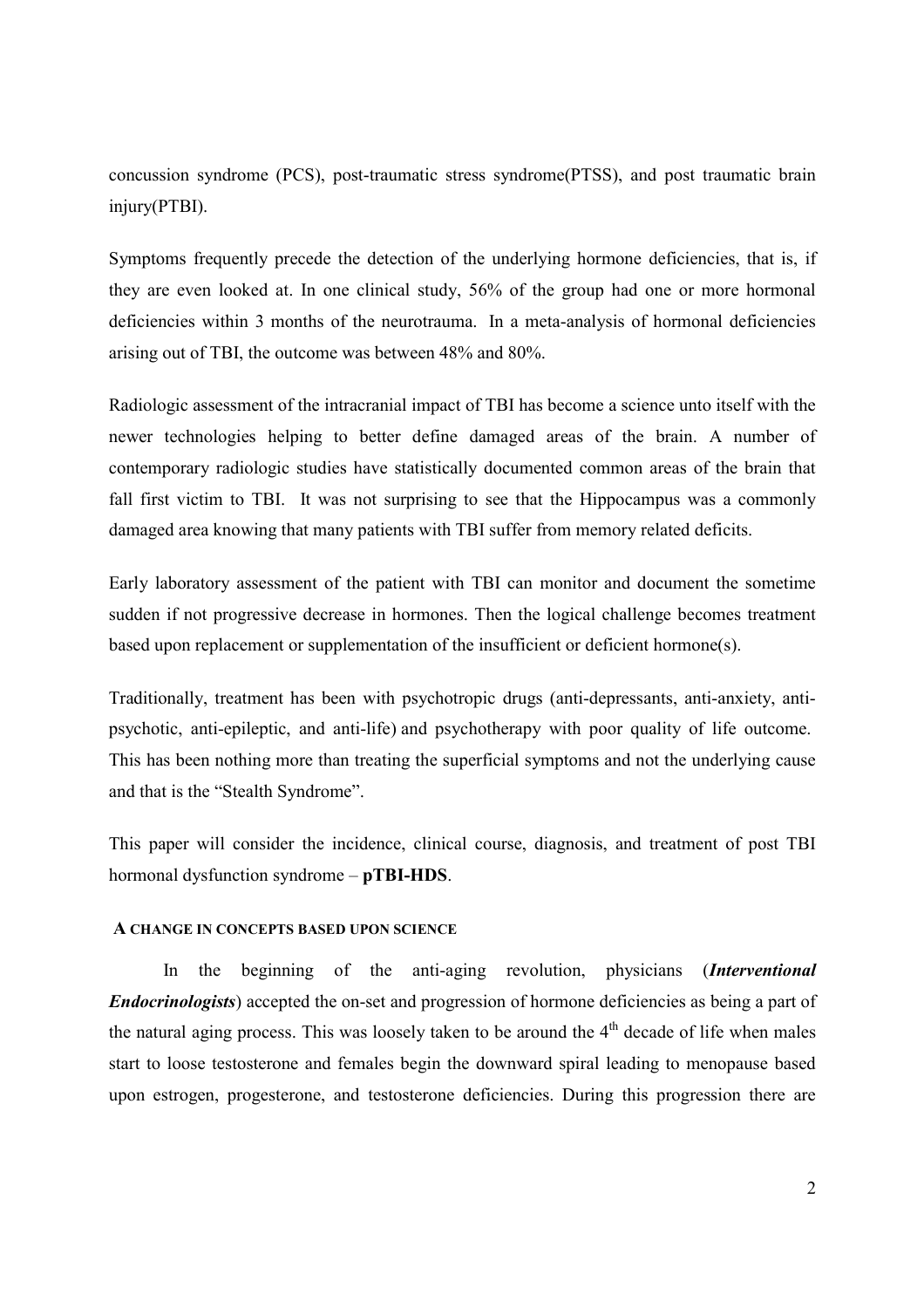variable but significant adverse changes in one's psychological, physiological, and physical wellbeing that seems to correlate greater with pituitary hormone deficiencies than with one's age.

Although the relationship between neurotrauma and hormonal deficiencies has been in the medical literature for decades, its place in clinical medicine has been obscured until recently. Nonetheless, there is still academic resistance challenging the criteria that we use to define someone with a hormonal deficiency as well as the optimal treatment.

## **INCIDENCE**

Post Traumatic Brain Injury-Hormone Dysfunctional Syndrome is typically associated with severe head traumas with a *Glasgow Coma Score* (lowest 3 and highest 15) of less than 7 or 8 with loss of consciousness and coma. Survivors of such head trauma often suffer from impairment of cognition, language, and mood, as well as physical functioning. However, more recent research by Kelly *et al* suggest that relatively mild head trauma can be enough to cause a TBI with development of hormone regulatory dysfunction.

Motor vehicle accidents and sports, such as boxing, martial arts, wresting, football, are common causes of TBI. As are slip and falls, blunt trauma, and shaken trauma. Even seemingly innocuous rides at amusement parks can be violent enough to cause jarring of the stock of the pituitary that can predispose us to TBI.

An estimated 1.9 million Americans sustain a TBI each year with approximately 52,000 of those people dying from their injuries on the spot. Anywhere from 300,000 to 380,000 end up in an emergency room or are hospitalized for observation. The remaining individuals "shake it off" and go home unaware of the smoldering process that continues as they sleep. Of those that survive, many will go on to develop progressive hormonal deficiencies (accelerated by subsequent TBI), which leads to pTBI-HDS. This "Stealth Syndrome" is frequently subtle, frequently unaddressed, and frequently under-diagnosed.

The leading causes of TBI are:

- Falls  $(28\%)$ ;
- Motor vehicle-traffic crashes  $(20\%)$ ;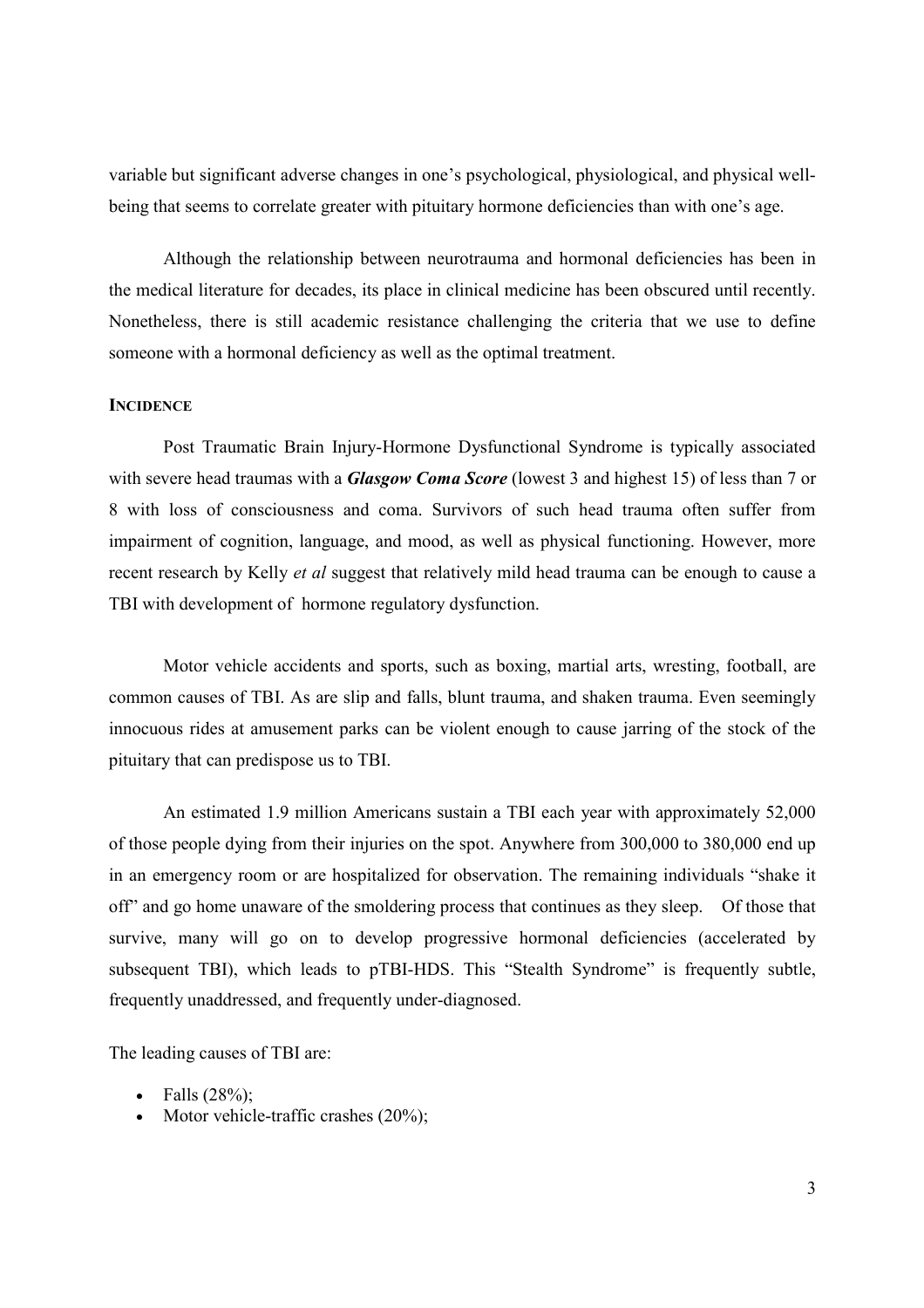- Struck by/against events  $(19\%)$ ; and
- Assaults (11%).

#### **VETERANS AND TRAUMATIC BRAIN INJURY**

Neurologists affiliated with the U. S. military now estimate that up to 30% of troops who have been on active duty for 4 months or longer (in both Iraq and Afghanistan) are at risk of some form of disabling neurological damage. This is partly based on the knowledge that closed head injuries far outnumber the penetrative head injuries on which official statistics are based. So, while official figures put the number of U. S. troop casualties in Iraq and Afghanistan at 22,600 (as of November 2006), there may be up to 150,000 already suffering from TBI.

These same neurologists are among those who have highlighted the Bush administration's neglect of its injured troops. They emphasize the need for prompt diagnosis and evaluation of troops who have sustained TBI, as well as improved methods for screening returning troops for brain damage and better monitoring of injured troops' progress during treatment and rehabilitation. The Veterans Affairs and Armed Services Committee set aside \$3.75 million for the creation of a computer-based system for the measurement of cognitive functions in troops before and after deployment to war zones. The Pre-deployment Testing was started this past year at Fort Collins, Kentucky. Congress recently authorized \$450 million from the Iraq spending bill for research into TBI.

## **SYMPTOMATOLOGY**

Whether the trauma is mild, moderate, or severe it still can cause the brain's ability to regulate important life maintaining hormones to fail. The loss of these hormones increases the risk of heart attack, stroke, emotional instability, depression, anxiety, mood swings, memory loss, fatigue, confusion, amnesia, poor cognition, learning disabilities, decreased communication skills, poor healing, frequent infections, poor fracture healing, poor skin quality, increased body fat, decreased muscle strength and size, infertility, and loss of sex drive.

### **NEURORADIOLOGY AND TBI**

Radiologic evidence for identification of specific neuroimaging findings indicative of TBI has been advanced with use of the 1.5- and 3.0-Tesla high-field MRI. In a 2009 study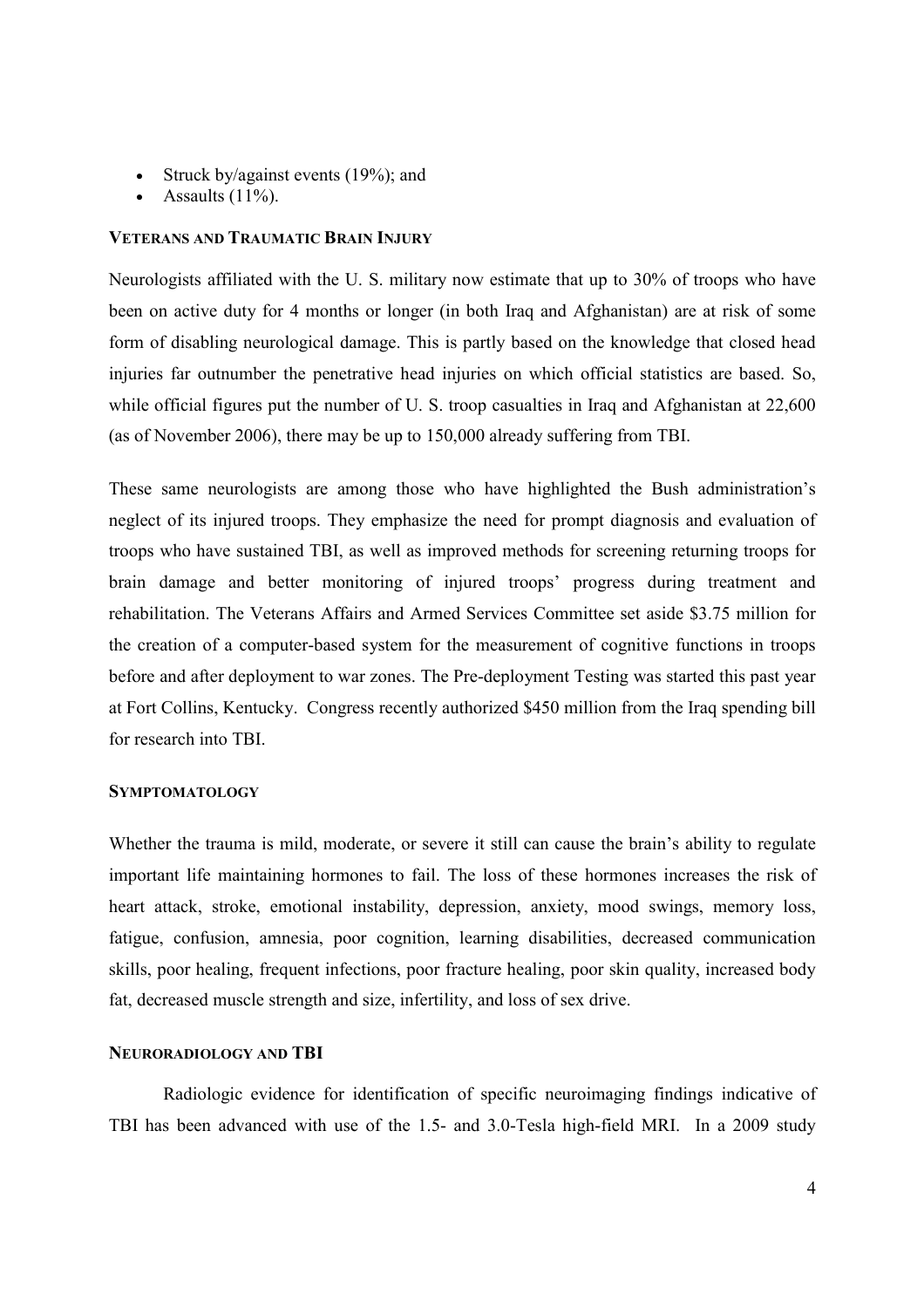presented by *Dr. Orrison, et al*, They assessed 100 unselected consecutive examinations of professional unarmed combatants to determine the extent of identifiable TBI findings. The percentage of positive findings and the localization of lesions were quantified using the checklist that included the MRI findings previously reported in the medical literature. Seventy-six percent of the unarmed combatants had at least one finding that may be associated with TBI: 59% hippocampal atrophy, 43% cavum septum pellucidum, 32% dilated perivascular spaces, 29% diffuse axonal injury, 24% cerebral atrophy, 19% increased lateral ventricular size, 14% pituitary gland atrophy, 5% arachnoid cysts, and 2% had contusions. The improved resolution and increased signal-to-noise ratio on 1.5- and 3.0-Tesla high-field MRI systems defines the range of pathological variations that may occur in professional unarmed combatants. Additionally, the use of a systematic checklist approach insures evaluation for all possible TBI-related abnormalities. This knowledge can be used to anticipate the regions of potential brain pathology for radiologists and emergency medicine physicians, and provides important information for evaluating unarmed combatants relative to their safety and long-term neurocognitive outcome.

#### **CLINICAL COURSE**

There are three phases to post TBI hormonal deficiency syndrome: acute, recovery, and the chronic phase.

Aimaretti *et al* found GH deficiency and secondary hypogonadism were the most common acquired pituitary defects induced by TBI in the transition phase (pediatric to adolescent). The results of this study suggest that it is extremely important to give all prepubescent children who have sustained a head injury a total hormone assessment, because that head injury may cause pTBI-HDS, which could cause a whole range of problems, including short stature, personality changes, functional disability, and problems with language skills and school skills. The most recent literature suggests that hormone levels should be determined immediately after the injury and then again a few weeks later.

Schneider *et al* studied the prevalence of anterior pituitary insufficiency at 3 and 12months after TBI. Results showed that 56% of TBI patients had anterior pituitary insufficiency at 3 months and 36% at 12 months. Leal-Cerro *et al* conducted a similar study investigating the prevalence of TBI-mediated hypopituitarism in patients who had sustained a sever TBI within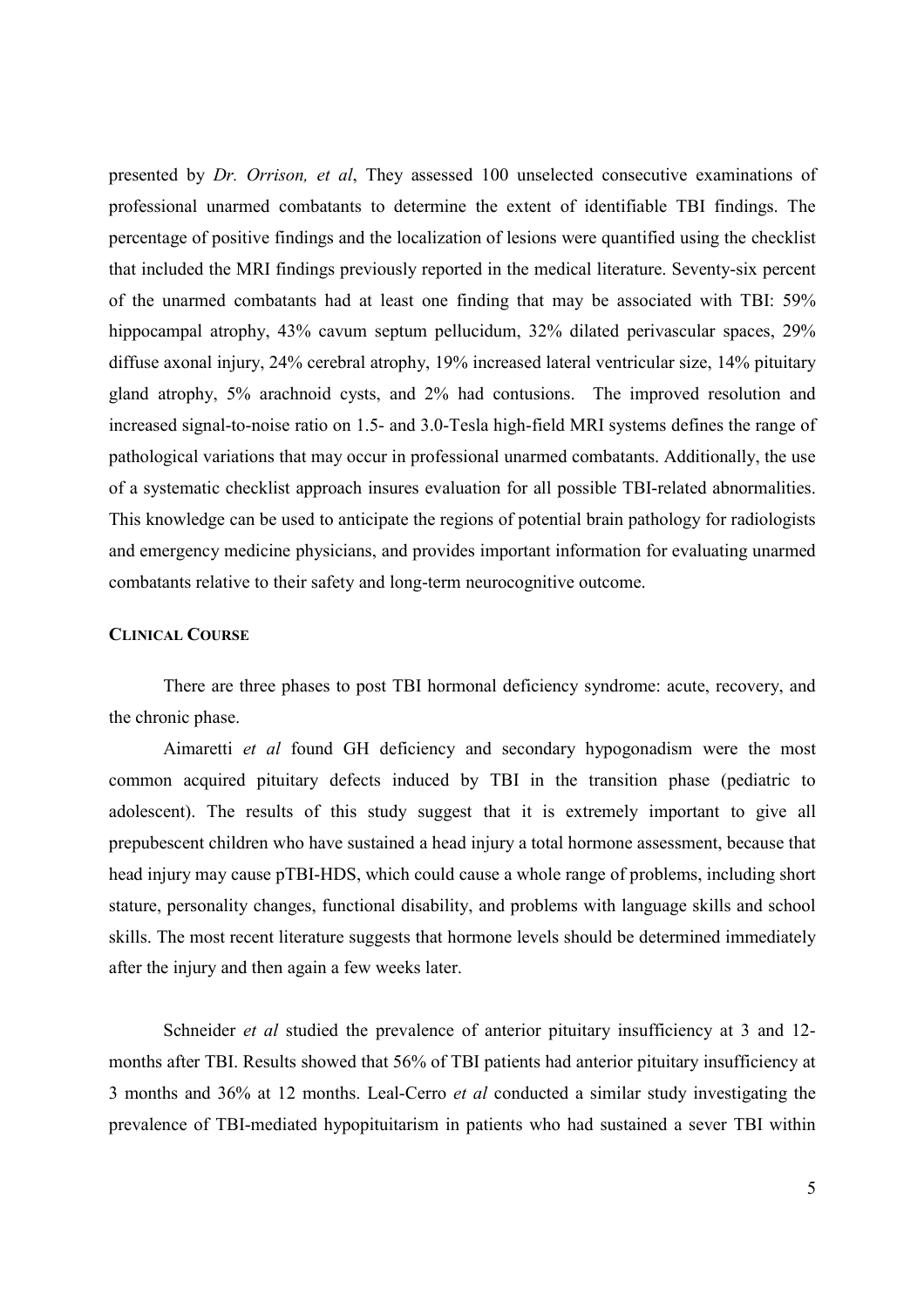the last five years. Results showed that 17% had gonadotrophin deficiency, 6.4% had adrenocortiocotrophic (ACTH) deficiency, 5.8% were with thyroid stimulating hormone (TSH) deficiency, and 1.7% developed diabetes insipidus. Overall, 24.7% of participants developed some type of pituitary hormone deficiency.

Kelly *et al* found that chronic GH deficiency developed in 18% of patients with complicated mild, moderate, or severe TBI, and was associated with depression and diminished quality of life. Whilst Powner *et al* found chronic hormonal deficiencies occurs in 30-40% of patients after TBI, with 10-15% of patients having more than one deficiency. Like Kelly, Powner documented 15-20% of TBI patients go on to develop GH deficiency. Results of the study by Powner *et al* showed that 15% of TBI patients develop gonadal hormone deficiencies and 10-30% developed hypothyroidism. The researchers found that chronic adrenal failure is widespread amongst TBI patients and that nearly a third have elevated prolactin levels.

Koponen et al conducted a 30-year follow-up study on patients who had suffered TBI to determine the occurrence of psychiatric disorders. Their results showed that 48.3% of study participants had had an axis I disorder that began after TBI. The most common disorders after TBI were: major depression (26.7%), alcohol abuse or dependence (11.7%), panic disorder (8.3%), specific phobia (8.3%), and psychotic disorders. Nearly a quarter (23.3%) developed at least one personality disorder. These findings led the researchers to conclude: "The results suggest that traumatic brain injury may cause decades-lasting vulnerability to psychiatric illness in some individuals. Traumatic brain injury seems to make patients particularly susceptible to depressive episodes, delusional disorder, and personality disturbances. The high rate of psychiatric disorders found in this study emphasizes the importance of psychiatric follow-up after traumatic brain injury."

#### **THE MILLENNIUM'S APPROACH TO NEUROTRAUMA RELATED HORMONAL DYSFUNCTION**

In order to optimally treat pTBI-HDS those hormones that are insufficient or deficient need to be identified. Important points to remember when you suspect that a patient may have sustained a potential neurotrauma;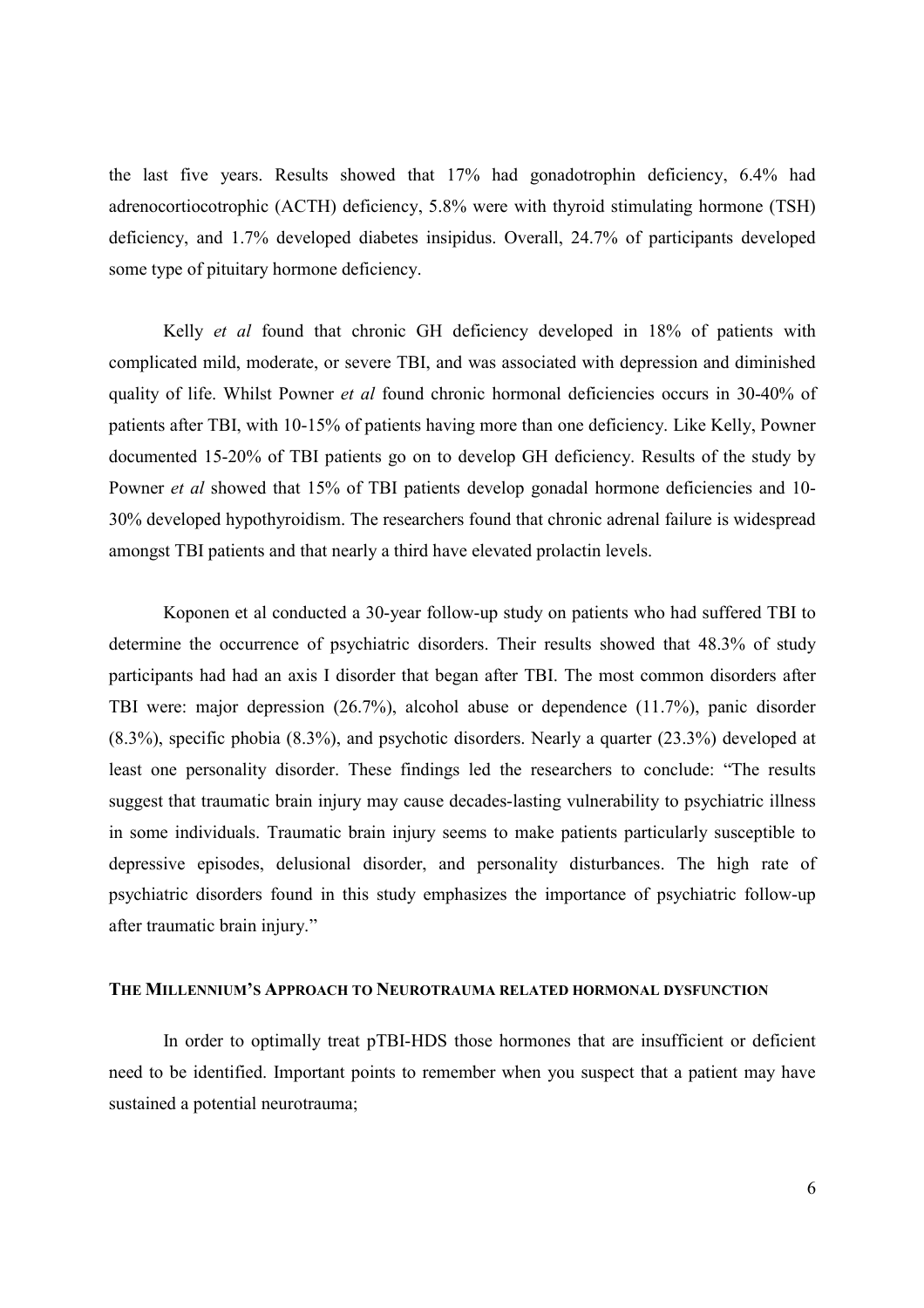- It is vital not to use the intensity of the trauma to predict the onset of post TBI hormonal dysfunction syndrome – even the most subtle of injures can precipitate TBI.
- It is vital that you perform comprehensive hormonal testing immediately after the precipitating event to establish a baseline (IGF-1, TSH, LH, FSH, PR, Cortisol, etc).
- Do not use age as a predictor. Even in a 45-year-old patient it is vital to inquire about any historical head trauma – even head trauma that occurred in their childhood.
- Although GH cannot be used at present for the treatment of TBI, it can still be used to treat Adult GH Deficiency Syndrome (AGHDS). However, being aware of the etiology of such a deficiency is extremely important because you may need to adopt a totally different approach to a patient's treatment.
- Consider early hormonal supplementation to minimize the psychological, physiological, and physical sequelae.
- Hormonal assessments can be done at three-month intervals from the date of injury, or more frequently based upon treatment.
- A comprehensive cognitive, laboratory, radiological, and confrontational examination of the TBI patient is being developed by the Millennium and will be available at www.tbimedlegal.com

#### **CONCLUSION**

There are already 4.7 million people walking around with the residual affects of Traumatic Brain Injury. On top of this number there are an additional 300,000 – 380,000 more individuals who have sustained a significant TBI. At the present time, treatment has been based upon therapies that only mask the underlying condition of hormonal deficiencies and do nothing to correct them.

Addressing the 300,000 plus returning veterans with TBI, the government has set up a center at Fort Collins Kentucky under Dr. Twillie, who puts the soldiers through a battery of tests to measure different cognitive functions. Visual tests show how fast and accurately a soldier can recognize letters, a driving simulator gives soldiers the feeling of driving under different environmental conditions and a Nintendo Wii game system, with its motion-sensitive controller, helps with coordination skills. Once a soldier's individual deficiencies are identified, therapy can be designed to help retrain the brain to overcome those problems, Twillie said.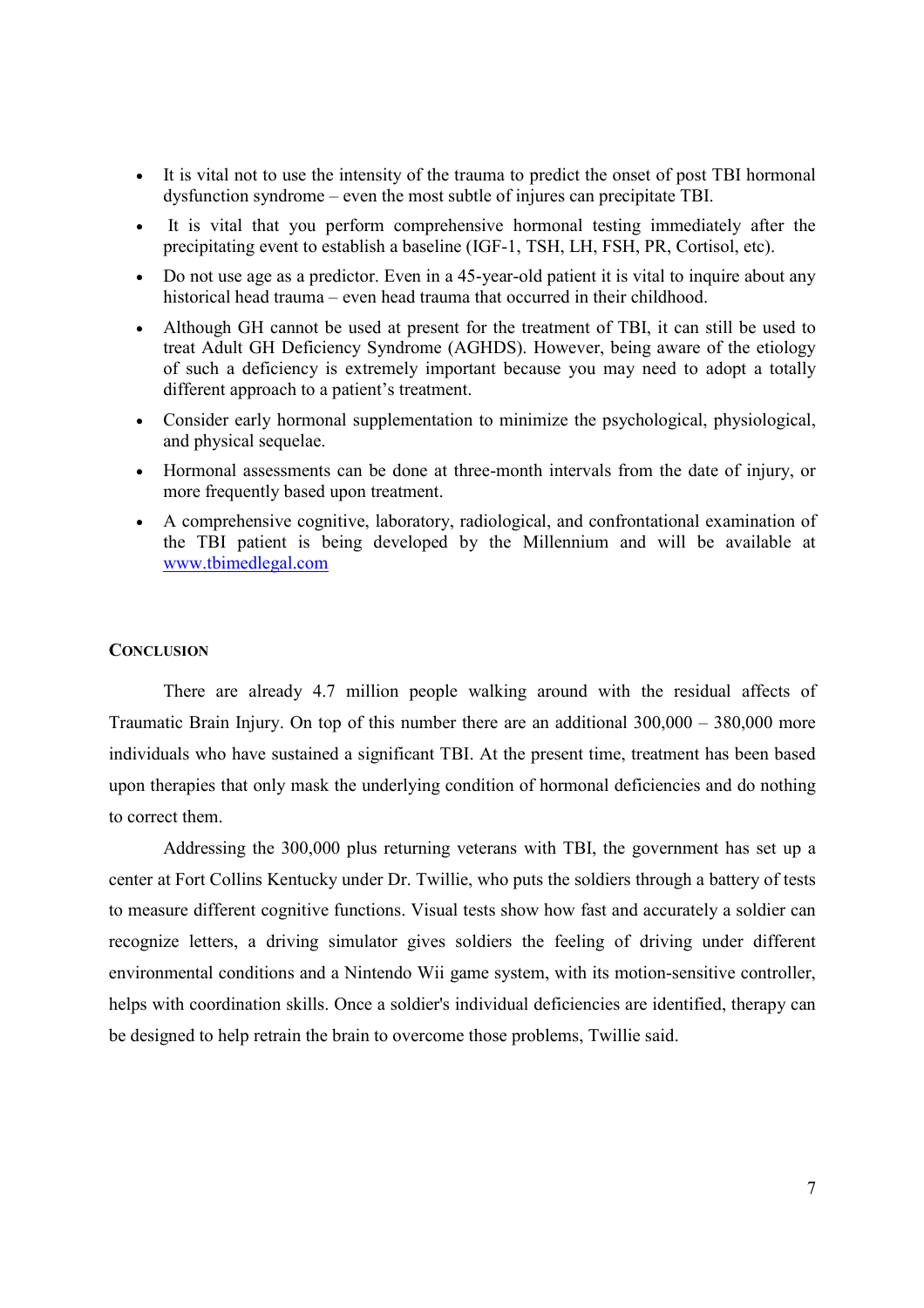In a review of the available government protocols, there was no document found that discussed the association of TBI with hormonal deficiencies in light of the overwhelming medical literature that addresses the underlying and stealth condition of TBI-HDS.

For that reason, the Millennium Health Centers, Inc. though it's new division of "**TBI-MEDLEGAL**" has set up a free to veterans program of hormonal assessment. Once they have been documented as being deficient they can return to their physician for treatment. If you are interested in participating with this patriotic program, go to www.tbimedlegal.com and sign in under "physicians sign-in".

#### **REFERENCES**

- 1. Hypopituitarism following traumatic brain injury (TBI): call for attention. J Endocrinol Invest. 2005; 28(5 Suppl):61-4. Popovic V; Aimaretti G; Casanueva FF; Ghigo E. Neuroendocrine Unit, Institute of Endocrinology, University Clinical Center, Belgrade, Serbia.
- 2. Anterior pituitary dysfunction in survivors of traumatic brain injury. *J Clin Endocrinol Metab*. 2004;89:4929- 4936. Agha A, Rogers B, Sherlock M, O'Kelly P, Tormey W, Phillips J, Thompson CJ.
- 3. Hypopituitarism induced by traumatic brain injury in the transition phase. *J Endocrinol Invest*. 2005;28:984- 989. Aimaretti G, Ambrosio MR, Di Somma C, Gasperi M, Cannavo S, Scaroni C, *et al*.
- 4. Traumatic brain injury and hypopituitarism. *Scientific World Journal*. 2005;5:777-781. Aimaretti G, Ghigo E.
- 5. Insulin-like growth factor 1 is essential for normal dendritic growth. *J Neurosci Res*. 2003;73:1-9. Cheng CM, Mervis RF, Niu SL, Salem N, Witters LA, Tseng V, Reinhardt R, Bondy CA.
- 6. . Effects of hGH replacement on cerebral metabolism in adults with growth hormone deficiency. *Growth Hormone & IGF Research*. 1998;8:317-318. Cranston IC, Marsden PK, Carroll P, Sonksen PH, Russell-Jones D
- 7. Hormonal replacement in patients with brain injury-induced hypopituitarism: who, when and how to treat? *Pituitary*. 2005;8:267-270. Estes SM, Urban RJ.
- 8. Neurobehavioral and quality of life changes associated with growth hormone insufficiency after complicated mild, moderate, or severe traumatic brain injury. *J Neurotrauma*. 2006;23:928-942. Kelly DF, McArthur DL, Levin H, Swimmer S, Dusick JR, Cohan P, Wang C, Swerdloff R.
- 9. Axis I and II psychiatric disorders after traumatic brain injury: a 30-year follow-up study. *Am J Psychiatry*. 2002;159:1315-1321. Koponen S, Taiminen T, Portin R, Himanen L, Isoniemi H, Heinonen H, Hinkka S, Tenovuo O.
- 10. Prevalence of hypopituitarism and growth hormone deficiency in adults long-term after severe traumatic brain injury. *Clin Endocrinol (Oxf).* 2005;62:525-532. Leal-Cerro A, Flores JM, Rincon M, Murillo F, Pujol M, Garcia-Pesquera F, Dieguez C, Casanueva FF.
- 11. Adult growth hormone deficiency: current trends in diagnosis and dosing. *J Pediatr Endocrinol Metab*. 2004;17:1307-1320. Merriam GR, Carney C, Smith LC, Kletke M.
- 12. Growth hormone in the brain: characteristics of specific brain targets for the hormone and their functional significance. *Front Neuroendocrinol*. 2000;21:330-348. Nyberg F.
- 13. Endocrine failure after traumatic brain injury in adults. *Neurocrit Care*. 2006;5:61-70. Powner DJ, Boccalandro C, Alp MS, Vollmer DG.
- 14. Prevalence of anterior pituitary insufficiency 3 and 12 months after traumatic brain injury. *Eur J Endocrinol*. **2006**;154:259-265. Schneider HJ, Schneider M, Saller B, Petersenn S, Uhr M, Husemann B, von Rosen F, Stalla GK.
- 15. **Traumatic brain injury: a review and high-field MRI findings in 100 unarmed combatants using a literature-**based checklist approach. J Neurotrauma. 2009; 26(5):689-701. Orrison WW; Hanson EH; Alamo T; Watson D; Sharma M; Perkins TG; Tandy RD. Nevada Imaging Centers, Las Vegas, Nevada, USA.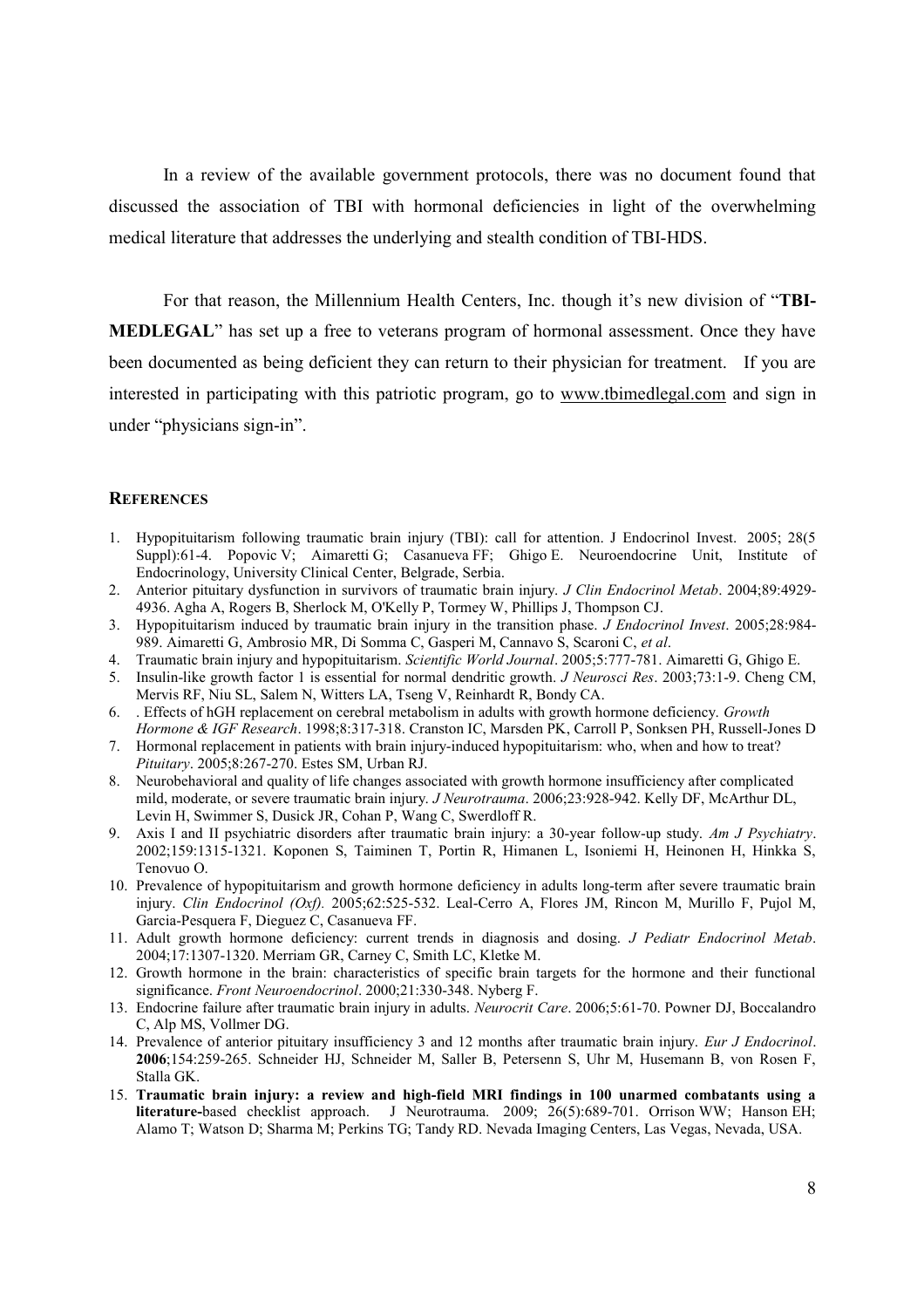- 16. CDC. Traumatic brain injury-Colorado, Missouri, Oklahoma, and Utah, 1990-1993. MMWR 1997;46:8-11.
- 17. The epidemiology and economics of head trauma. In Miller L, Hayes R, eds. Head Trauma Therapeutics: Basic, Preclinical and Clinical Aspects. New York, New York: John Wiley and Sons, 2001. Thurman DJ.
- 18. California Department of Health Services. Injuries in California. Available at http://www.dhs.ca.gov/EPICenter.
- 19. Preventing falls in elderly persons. N Engl J Med 2003;348:42-9. Tinetti ME.
- 20. Do the risks and consequences of hospitalized fall injuries among older adults in California vary by type of fall? Journals of Gerontology - Biological Sciences and Medical Sciences 2001;56:686-92. Ellis AA, Trent RB.
- 21. U.S. Department of Health and Human Services. International Classification of Diseases, 9th Revision, Clinical Modification, 6th ed. (ICD-9-CM). Washington, DC: Department of Health and Human Services, 1996.
- 22. Traumatic brain injury in the United States: a report to Congress (December 1999). Atlanta, Georgia: U.S. Department of Health and Human Services, CDC, 1999. Thurman DJ, Alverson C, Browne D, et al.
- 23. Surveillance for traumatic brain injury deaths-United States, 1989-1998. In: CDC surveillance summaries (December 6) 51(No. SS-10):1-16. Adekoya N, Thurman DJ, White D, Webb K.
- 24. When is an elder old? Effect of preexisting conditions on mortality in geriatric trauma. J Trauma 2002;52:242- 6. Grossman MD, Miller D, Scaff DW, Arcona S.
- 25. To fall or not to fall: brain injury in the elderly. N C Med J 2001;62:369-72. Sasser HC, Hammond FM, Lincourt AE.
- 26. Patients with traumatic brain injury referred to a rehabilitation and re-employment programme: social and professional outcome for 508 Finnish patients 5 or more years after injury. Brain Inj 10:883-899, 1996 Asikainen I, Kaste M, Sarna S:
- 27. Bouma OJ, Muizelaar JP, Stringer WA, et al: Ultra-early evaluation of regional cerebral blood flow in severely head-injured patients using xenon-enhanced computerized tomography. J Neurosurg 77:360-368, 1992
- 28. Bracken MB, Shepard MJ, Holford TR, et al: Administration of methylprednisolone for 24 or 48 hours or tirilazad mesylate for 48 hours in the treatment of acute spinal cord injury. Results of the Third National Acute Spinal Cord Injury Randomized Controlled Trial. National Acute Spinal Cord Injury Study. JAMA 277:1597- 1604, 1997
- 29. Cognitive sequelae of severe head injury in relation to the Glasgow Outcome Scale. J Neurol Neurosurg Psychiatry 49:549-553, 1986 Brooks DN, Hosie J, Bond MR, et al:
- 30. Guidelines for the management of severe head injury. Brain Trauma Foundation. Eur J Emerg Med 3:109-127, 1996 Bullock R, Chesnut RM, Clifton G, et al:
- 31. Bullock R, Zauner A, Woodward JJ, et al: Factors affecting excitatory amino acid release following severe human head injury. J Neurosurg 89:507-518, 1998
- 32. Proton magnetic resonance spectroscopy for detection of axonal injury in the splenium of the corpus callosum of brain-injured patients. J Neurosurg 88:795-801, 1998 Cecil KM, Hills EC, Sandel ME, et al:
- 33. Temporal profile of outcomes in severe head injury. J Neurosurg 81:169-173, 1994 Choi SC, Barnes TY, Bullock R, et al:
- 34. Acute predictors of successful return to work 1 year after traumatic brain injury: a multicenter analysis. Arch Phys Med Rehabil 78:125-131, 1997 Cifu DX, Keyser-Marcus L, Lopez E, et al:
- 35. Relationship between Glasgow Outcome Scale and neuropsychological measures after brain injury. Neurosurgery 33:34-39, 1993 Clifton GL, Kreutzer JS, Choi SC, et al:
- 36. Fagan SC, Morgenstern LB, Petitta A, et al: Cost-effectiveness of tissue plasminogen activator for acute ischemic stroke. NINDS rt-PA Stroke Study Group. Neurology 50:883-890, 1998
- 37. Garratt AM, Ruta DA, Abdalla MI, et al: The SF36 health survey questionnaire: an outcome measure suitable for routine use within the NHS? BMJ 306:1440-1444, 1993
- 38. Greenburg AG, Kim HW: Current status of stroma-free hemoglobin. Adv Surg 31:149-165, 1997
- 39. Habler OP, Kleen MS, Hutter IW, et al: Hemodilution and intra-venous perflubron emulsion as an alternative to blood transfusion: effects on tissue oxygenation during profound hemodilution in anesthetized dogs. Transfusion 38:145-155, 1998
- 40. Glasgow Outcome Scale and Disability Rating Scale: comparative usefulness in following recovery in traumatic head injury. Arch Phys Med Rehabil 66:35-37, 1985 Hall K, Cope DN, Rappaport M:
- 41. Jenkinson C, Coulter A, Wright L: Short form 36 (SF36) health questionnaire: normative data for adults of working age. BMJ 306:1437-1440, 1993
- 42. Assessment of outcome after severe brain damage: a practical scale. Lancet 1:480-484, 1975 Jennett B, Bond  $M$
- 43. Disability after severe head injury: observations on the use of the Glasgow Outcome Scale. J Neurol Neurosurg Psychiatry 44:285-293, 1981 Jennett B, Snoek J, Bond MR, et al: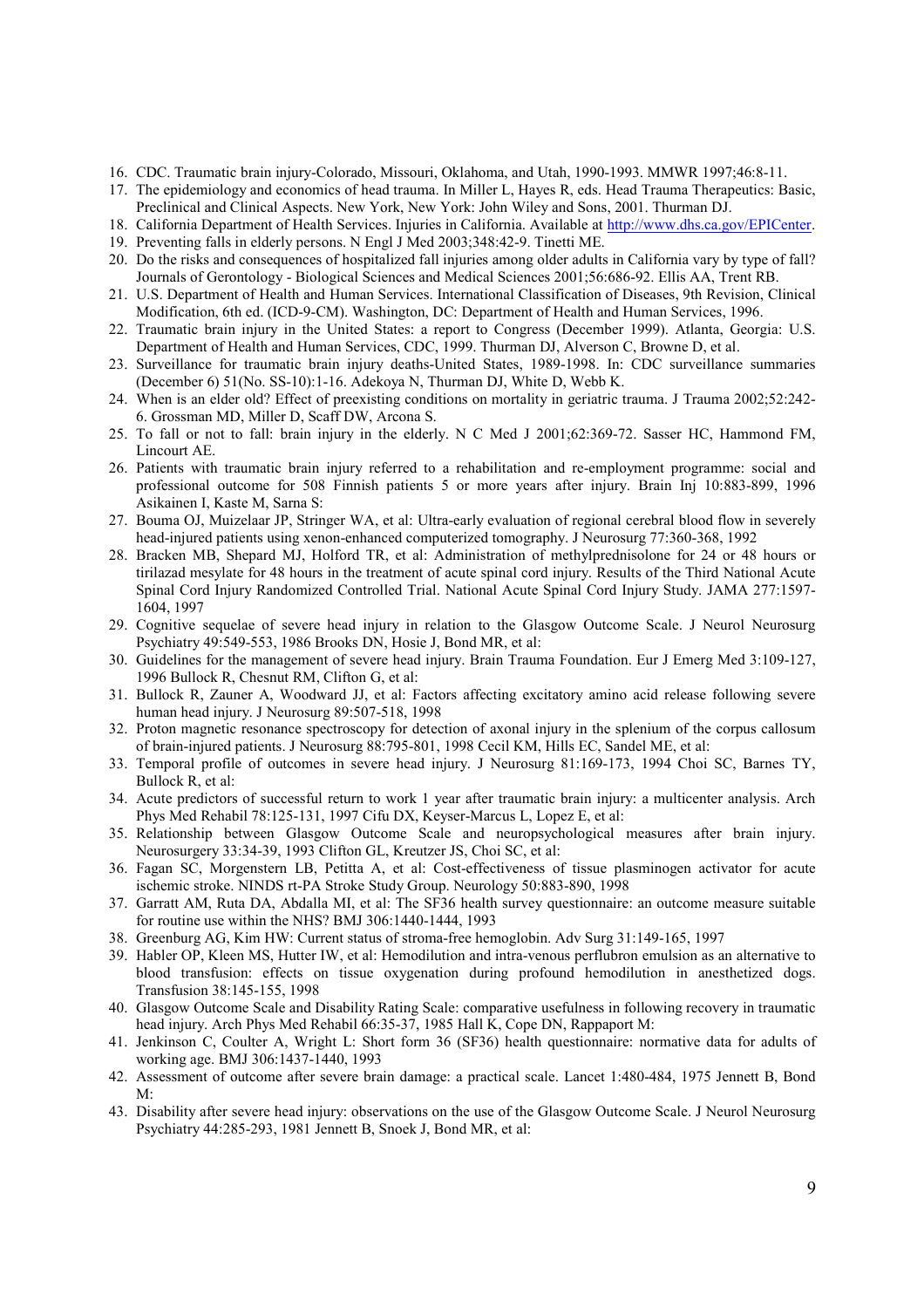- 44. Determinants of head injury mortality: importance of the low risk patient. Neurosurgery 24:31-36, 1989 Klauber MR, Marshall LF, Luerssen TO, et al:
- 45. Lees KR: Cerestat and other NMDA antagonists in ischemic stroke. Neurology 49 (5 Suppl 4):S66-S69, 1997
- 46. Leininger BE, Gramling SE, Farrell AD, et al: Neuropsychological deficits in symptomatic minor head injury patients after concussion and mild concussion. J Neurol Neurosurg Psychiatry 53:293-296, 1990
- 47. Marion DW, Carlier PM: Problems with initial Glasgow Coma Scale assessment caused by prehospital treatment of patients with head injuries: results of a national survey. J Trauma 36: 89-95, 1994
- 48. Treatment of traumatic brain injury with moderate hypothennia. N Engl J Med 336:540-546, 1997 Marion DW, Pernod LE, Kelley SF, et al:
- 49. Conduct of head injury trials in the United States: the American Brain Injury Consortium (ABIC). Acta Neurochir Suppl 66:118-121, 1996 Marmarou A:
- 50. A new classification of head injury based on computerized tomography. J Neurosurg 75:S14-S20, 1991 Marshall LF, Marshall SB, Klauber MR, et al:
- 51. McPherson KM, Pentland B, Cudmore SF, et al: An inter-rater reliability study of the Functional Assessment Measure (FIM FAM). Disabil Rehabil 18:341-347, 1996
- 52. Muizelaar JP, Marmarou A, Young HF, et al: Improving the outcome of severe head injury with the oxygen radical scavenger polyethylene glycol-conjugated superoxide dismutase: a phase II trial. J Neurosurg 78:375- 382, 1993
- 53. CSF brain creatine kinase levels and lactic acidosis in severe head injury. J Neurosurg 65:625-629, 1986 Rabow L, DeSalles AF, Becker DP, et al:
- 54. Rordorf G, Koroshetz WJ, Copen WA, et al: Regional ischemia and ischemic injury in patients with acute middle cerebral artery stroke as defined by early diffusion-weighted and perfusion-weighted MRI. Stroke 29:939-943, 1998
- 55. Tatlisumak T, Carano RA, Takano K, et al: A novel endothelin antagonist, A-127722, attenuates ischemic lesion size in rats with temporary middle cerebral artery occlusion: a diffusion and perfusion MRI study. Stroke 29:850-858, 1998
- 56. Teasdale GM, Braakman R, Cohadon F, et al: The European Brain Injury Consortium. Nemo solus satis sapit: nobody knows enough alone. Acta Neurochir 139:797-803, 1997
- 57. Teasdale, GM, Pettigrew LE, Wilson, JT, et al: Analyzing out-come of treatment of severe head injury: a review and update on advancing the use of the Glasgow Outcome Scale. J Neuro-trauma 15:587-597, 1998
- 58. Ware JE Jr, Sherbourne CD: The MOS 36-item short-form health survey (SF 36). I. Conceptual framework and item selection. Med Care 30:473-483, 1992
- 59. Watson JC, Doppenberg EM, Bullock MR, et al: Effects of the allosteric modification of hemoglobin on brain oxygen and infarct size in a feline model of stroke. Stroke 28:1624-1630, 1997
- 60. Whitehead J: The Design and Analysis of Sequential Clinical Trials. New York: Halsted Press, 1983
- 61. Wilson JT, Pettigrew LE, Teasdale GM: Structured interviews for the Glasgow Outcome Scale and the extended Glasgow Outcome Scale: guidelines for their use. J Neurotrauma 15: 573-585, 1998
- 62. Yenari MA, Palmer JI, Sun GH, et al: Time-course and treatment response with SNX-111, an N-type calcium channel blocker, in a rodent model of focal cerebral ischemia using diffusion-weighted MRI. Brain Res 739:36- 45, 1996
- 63. Young B, Runge JW, Waxman KS, et al: Effect of pegorgotein of neurologic outcome of patients with severe head injury. A multicenter, randomized controlled trial. JAMA 276:538-543, 1996
- 64. U.S. Department of Health and Human Services, Public Health Services, Centers for Disease Control and Prevention, National Center for Health Statistics. Vital statistics of the United States. Hyattsville, MD: Author, 1982.
- 65. Blaine CW, Krause GS. Brain injury and repair mechanisms: the potential for pharmacological therapy in closed-head trauma. Ann Emergency Med 1993; 22:970-9.
- 66. Clinical considerations in the reduction of secondary brain injury. Ann Emerg Med 1993;22:993-7. Doberstein CE, Hovda DA, Becker DP.
- 67. Mechanisms of brain injury. J Emergency Med 1993;1:5-11. Gennarelli TA.
- 68. Alterations in the insulin-like growth factor system in trauma patients. Am J Physiol 1995;268:R970-7. Wojnar MM, Fin J, Frost RA, Gelato MC, Lang CH.
- 69. Acute insulin-like growth factor-1 deficiency in multiple trauma victims. Clin Nutr 1992;11:352-7. Jeevanandam M, Holaday NJ, Shamos RF.
- 70. Adjuvant recombinant human growth hormone stimulates insulin-like growth factor binding protein-3 secretion in critically ill trauma patients. J Trauma 1995;39:295-300. Petersen SR, Jeevanandam M, Holaday NJ.